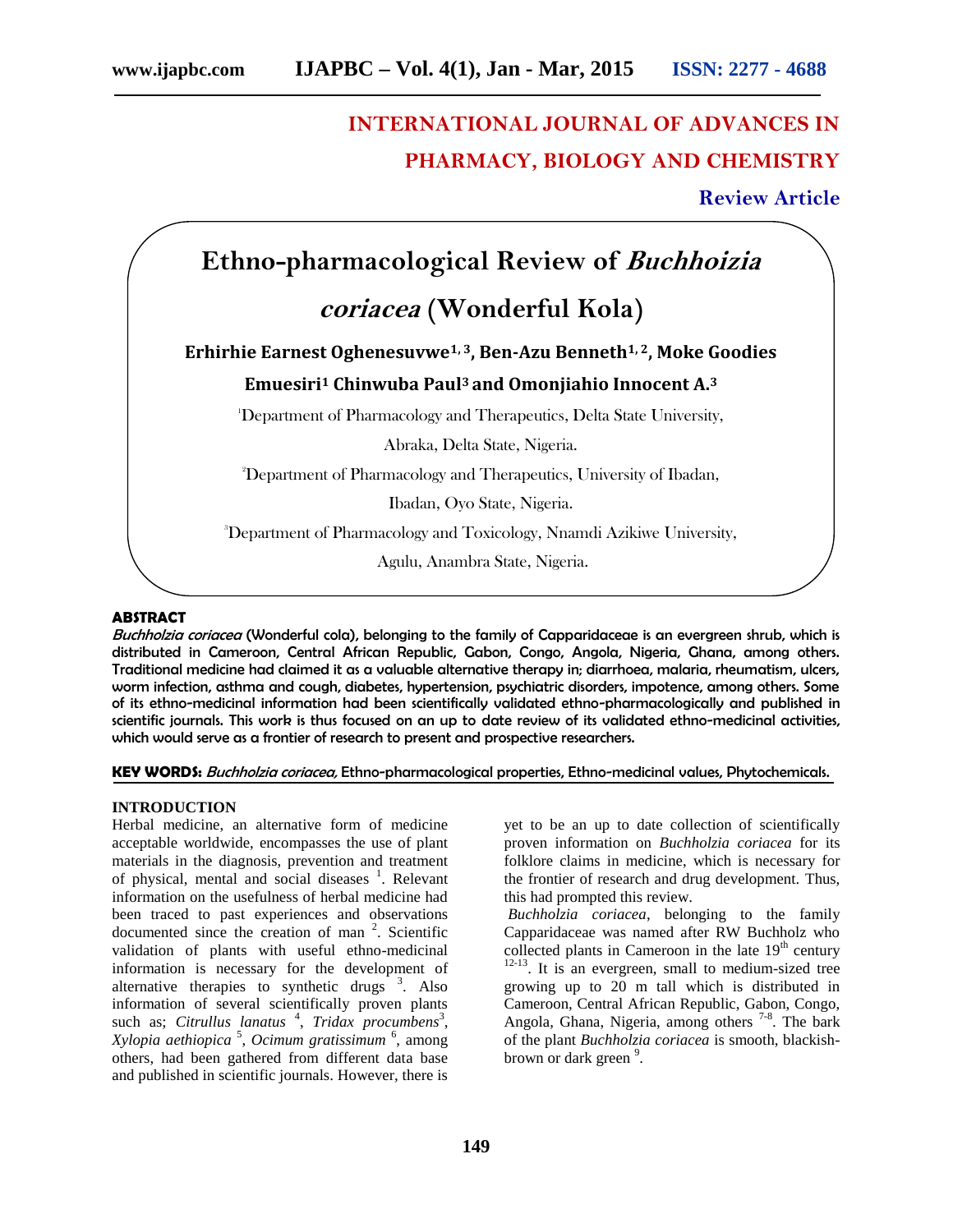*BUCHHOLZIA CORIACEA*



**Figure 1** The pictures of *Buchholzia coriacea* tree, leaves and seeds.

It has a dense crown, large glossy leathery leaves arranged spirally and clustered at the ends of the branches, and conspicuous cream-white flowers in racemes at the end of the branches <sup>10</sup>. In Gabon the plant *Buchholzia coriacea* is sometimes cultivated as a medicinal and fetish plant  $11$ .

#### **Description**

#### **Taxonomy Profile**

Family: Capparaceae Juss Order: Brassicales Bromhead Genus: Buchholzia engl Class: Eqissetopsida c. Agardh Specie: Coriaceae

#### **Common and Local Names**

Common names of *Buchholzia coriacea* include; wonderful cola, musk tree, Cola pime and Elephant cola. It is called; 'Ndo' in Mende (Sierra Leone),

'Doe-fiah' in Kru-basa (Liberia), 'Eson-bese' in Akan-asante (Ghana), 'Banda' in Munga (West Cameroons), 'Esson bossi' in Central Africa, 'Kola Pimente' in French, '6wi' in Edo State, 'Okpokolo' in Igbo, 'Uwuro' and 'Aponmu' in Yoruba (Nigeria) 13-14 .

#### **Ethnomedicinal Uses**

*Buchholzia coriacea* has multiple medicinal values. These seed gave it its common name (wonderful kola) because of its usage in traditional medicine. The plant parts commonly eaten are the seeds which are either cooked or eaten raw  $11$ . In Africa, it is useful in treatment of hypertension and also prevents premature aging. It is a brain food which promotes memory. In Africa, wonderful kola has the ability to stop migraine headache when applied on the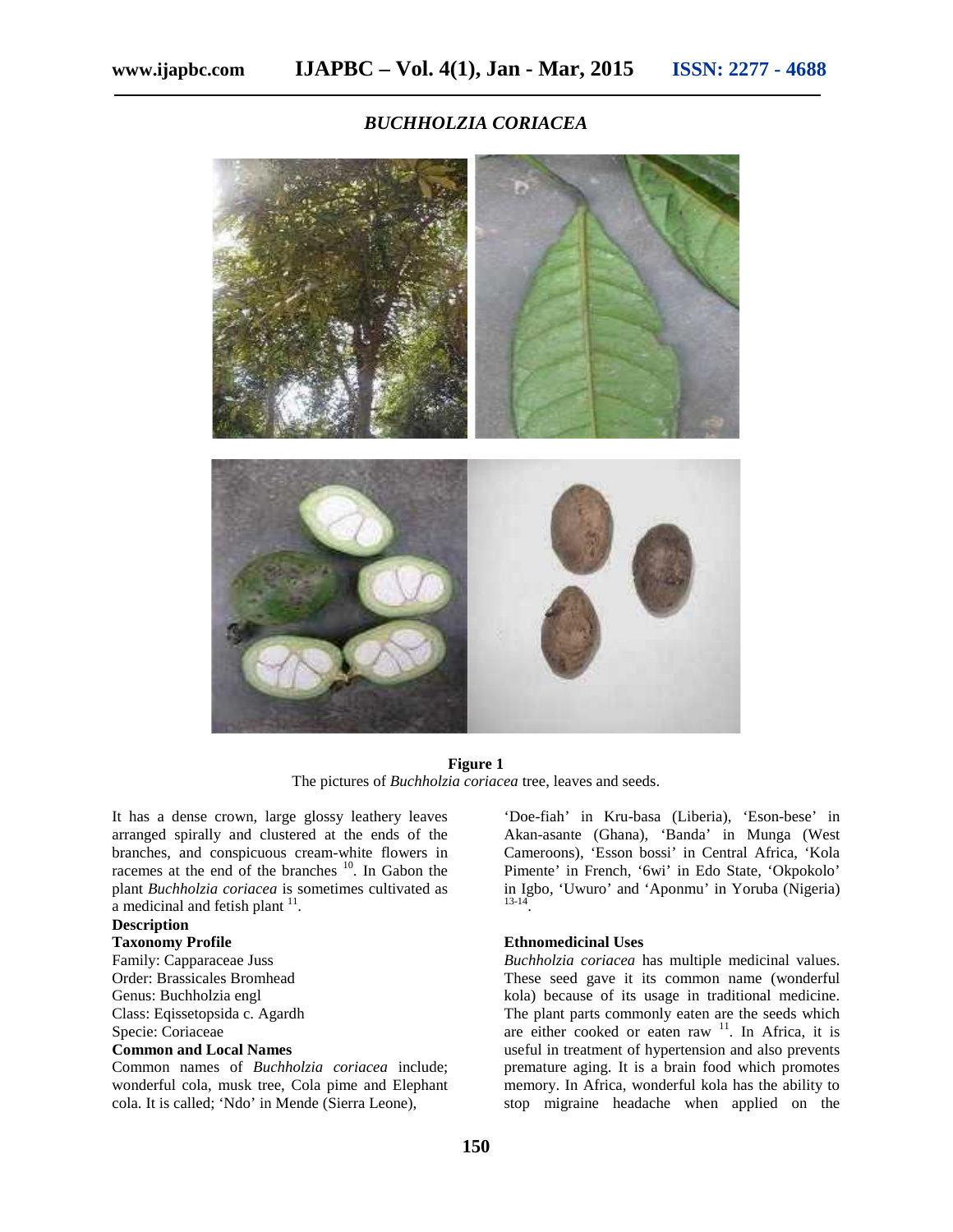forehead. The stem bark extract is applied as an  $(P<0.05)$  fasting enema to treat back pain. Non specified bark preparations are also applied externally against pleurisy, rheumatism, conjunctivitis, smallpox, scabies and other skin complaints. Leaf decoctions are used to treat sterility in women. Leaf infusions are applied to the eyes against filarial nematodes, and powdered or pulped leaves are applied to treat fever, ulcers, boils and haemorrhoids. Ground fruits are applied as anodyne. Fruit kernels are chewed to treat angina and nose bleeding, and fruit extracts are taken as anthelmintic. Fruit scrapings are administered to treat asthma and cough. Seed preparations are taken to treat; fever, diabetes, hypertension, cough, psychiatric disorders and impotence. Seed pulp is applied to snakebites. Seed oil is taken against menstruation problems and gastro-intestinal complaints. The bark is used as an ingredient in the preparation of arrow. The seeds which have a peppery taste are used as a substitute of capsicum pepper. In Côte d'Ivoire the seed is chewed as a substitute for kola nuts. The wood is sometimes used in house construction  $^{13, 15}$ .

#### **ETHNO-PHARMACOLOGICAL PROPERTIES Anti-diabetic properties**

The methanol seed extract of *B. coriacea* had been shown to elicit hypoglycaemic effects, which exhibited synergistic actions with metformin, a standard oral hypoglycaemic agent. Oral administration of *B. coriacea* at 100, 200, 400 mg/kg doses per oral (po) exhibited percentage blood glucose reduction (PBGR) of 37.73, 12.30 and 11.30% respectively after 4 hours treatment. The combination of extract (100 mg/kg) and metformin (100 mg/kg) gave a PBGR at  $4<sup>th</sup>$  and  $7<sup>th</sup>$  day treatment of 73.4 and 72.2% respectively  $16$ .

In streptozotocin-induced diabetic rat's model, oral treatment with 150, 300 and 600 mg/kg of methanol fruit extract of *Buchholzia coriacea* caused significant dose dependent decrease in fasting blood glucose values. The serum concentration of catalase and reduced glutathione were significantly higher in rats treated with Glibenclamide (2 mg/kg) and various doses (150, 300 and 600 mg/kg) of the extract in contrast to the values in negative control rats. The extract also decreased serum triglyceride and total serum cholesterol levels. The fruit extract dose dependently reduced lipid peroxidation in diabetic rats  $17$ .

Study carried out by Adisa, *et al.,* (2011) to evaluates the possible hypoglycemic activity and ameliorative effects of oral administration of ethanol extracts (EEBC) and butanol fraction (BFBC) of *Buchholzia coriacea* seeds in streptozotocin (STZ)-induced diabetic mice and rats showed significantly decreased

blood glucose (FBG) in hyperglycemic mice and normoglycemic rats within 4 and 12 h, respectively after extract administration. Administration of the extract and glibenclamide caused a significant (P<0.05) reduction in FBG and serum alanine aminotransferase and aspartate aminotransferase levels as well as serum creatinine, urea, total cholesterol, triglyceride and thiobarbituric acid reactive species (TBARS) products in STZinduced diabetic rats in diabetic rats. Treatment with extract and glibenclamide significantly increased serum superoxide dismutase activity. Adisa *et al* (2011) proposed that B. coriacea seeds contain a potent hypoglycemic and antioxidant agent suggested to be a flavone glycoside concentrated in BFBC which may find clinical usefulness in ameliorating diabetes-induced secondary complications <sup>18</sup>.

#### **Antimicrobial and Anthelmintic Properties**

Ezekiel and Onyeoziri, (2009) carried out a study on the effect of the fresh kola, hexane and methanol extracts of B. coricea on some food borne pathogens (*Esherichia coli*, *Enterococcus faecalis*, *Staphylococcus aureus*, *Trichoderma viride* and *Aspergillus niger*. The fresh kola showed inhibitory zones with the test bacteria: E. coli (62 mm), E. faecalis (40 mm) and S. aureus (50 mm). The growth of the two test fungi T. viride and A. niger was completely inhibited. The hexane extract showed inhibitory zones ranging from 20 to 40 mm with the test bacteria: E.coli (21 mm), E. faecalis (20 mm) and S. aureus (40 mm). It however showed no inhibitory effect on T. viride and A. niger. The extract also ellicited inhibitory zones ranging between 20 to 30 mm with some of the test pathogens: E.coli (30 mm), E. faecalis (25 mm) and S. aureus (20 mm), T. viride (15 mm). It did not show inhibitory effect on A. niger 7

.Study also carried out by Ajaiyeoba *et al.,* (2003) on fractions prepared from the methanol extract of *Buchholzia coriacea* stem bark showed a high concentration-dependent antibacterial and antifungal activity of the fractions when compared to the standard antibiotic, ampicillin and tioconazole. The methanol extract was found to be non-toxic with an  $LC_{50}$  of 1031 microg/ml in the brine shrimp lethality (BSL) assay. Lupeol and beta-*sitos2013terol* were the two main compounds present in the most active fraction  $19$ .

Antibacterial activity of the leave extracts of *Buchholzia coriacea* was also evaluated by Chika and co-workers in 2012. Gram positive and Gram negative clinical isolates including ESBL positive E. coli isolates were used in the work. The isolates were treated with n-hexane, methanol and chloroform extracts of B. coriacea leaf for antibacterial activities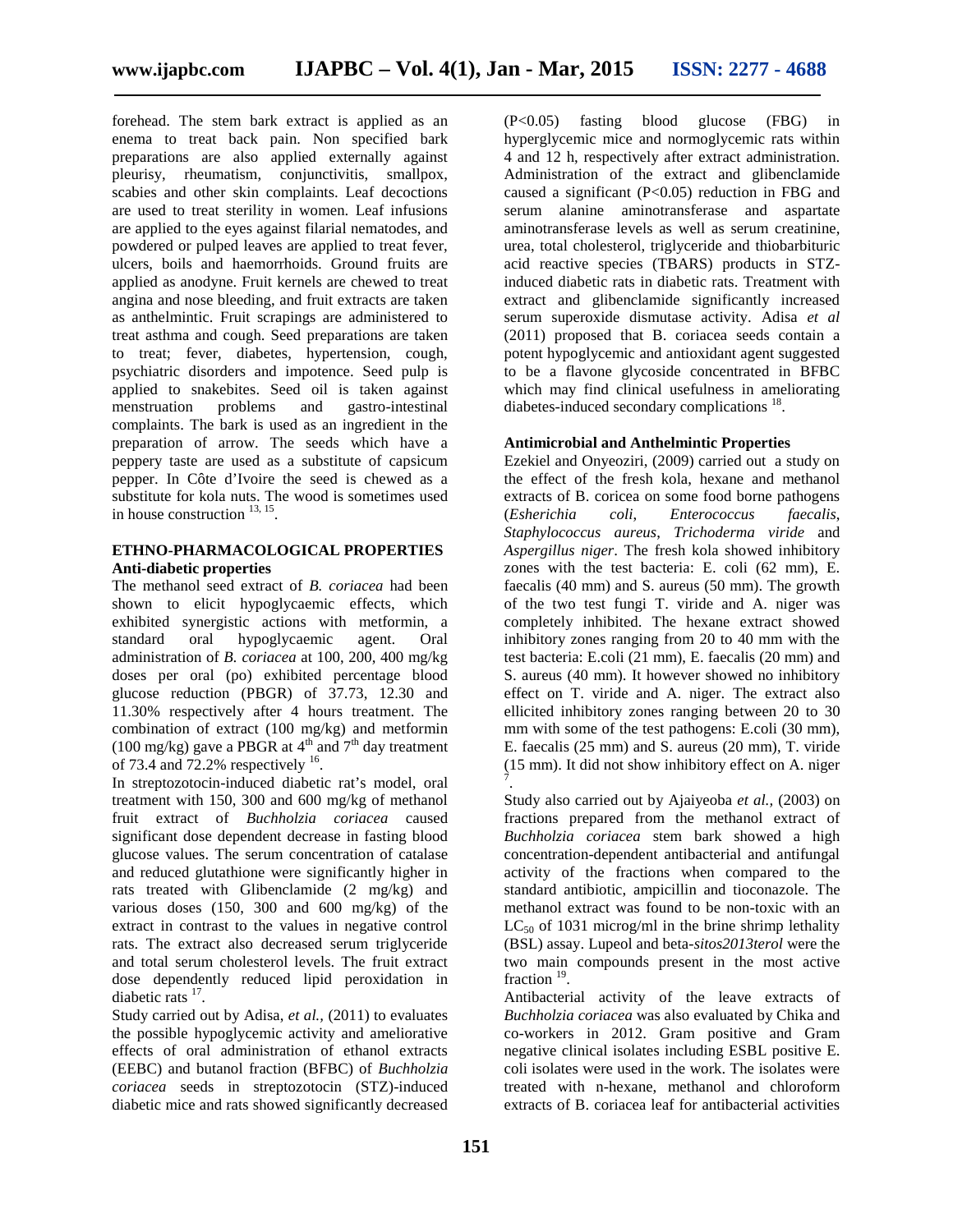by *in vitro* agar well diffusion techniques. The results show that the n-hexane, methanol and chloroform extracts of B. coriacea leaf elicited modest antibacterial activities against the test isolates with E. coli, *Staphylococcus aureus*, *Shigella species*, *Klebsiella pneumoniae* and *Bacillus subtilis* susceptible. N-hexane and methanol extracts showed moderate inhibitory effects, however, chloroform extract did not exhibit activity against the ESBL. The minimum inhibitory concentration (MIC) values ranged between 6.25 mg/ml and 12.5 mg/ml for all the test isolates. MIC values for all the ESBL positive E. coli isolates were 50 mg/ml. Their study unveiled the promising antibacterial potential of B. coriacea leaf extracts which make it to be considered for pharmaceutical and medicinal purposes <sup>20</sup>.

In 2011, Nweze and co workers investigated the activity of the methanol seed extract of *Buchholzia coriacea* against a field strain of *Trypanosoma congolense* using experimentally infected mice of both sexes. Treatment with 250, 500 and 1000 mg/kg, (po) does of the extract was carried out for 5 consecutive days. Diminazene diaceturate was administered at 3.5 mg/kg i.p. to the positive control mice. From the study carried out, there was no significant difference (P<0.05) in body weights. There was fluctuation in rectal temperatures of infected mice. Packed cell volume (PCV) of infected mice were significantly ( $p < 0.05$ ) reduced than those uninfected. There was no significant difference between the PCV of the extract-treated and untreated animals. There was steady increase in parasitaemia in the extract-treated and untreated mice until all the animals died. Six days after post-treatment with diminazene diaceturate, there was a relapse of infection. At the end of the experiment, a 50% relapse rate was recorded in the diminazene diaceturate-treated group. The methanol extract of *Buchholzia coriacea* seeds did not elicit antitrypanosomal activity against mice infected with *Trypanosoma congolense* at the tested doses<sup>21</sup>.

By using parasitized human group O blood, the antiplasmodial activity of aqueous extract of *Buchholzia coriacea* was investigated intraperitoneally in malaria induced albino mice. Experimental control mice received chloroquine while experimental mice received aqueous extracts of *Buchholzia coriacea*. There was reduction from mean value for five determinations of 79 parasites per field on the first day to7 parasites per field on the third day and 81 parasites per field to 5 parasites per field respectively while that treated with 120 mg/kg reduced parasitemia level from 80 parasites per field on the first day to zero by the third day, in parasitemia level of experimental animals that were treated with 40 mg/kg and 80 mg/kg of extract.

During treatment, decrease in appetite was observed but this changed as the level of parasitemia decreased 22 .

Anthelmintic properties of *Buchholzia coriacea*e and *Gynandropsis gynandra* methanol leaves and stem extracts were investigated against *Fasciola gigantica*, *Taenia solium* and *Pheritima pasthuma*, respectively. Reference drug and control were Piperazine citrate (10 mg/ml) and distilled water respectively. Five concentrations (10–100 mg/ml) of all the extracts exhibited considerable anthelmintic activities, The most active of the extracts were B. coriaceae and G. gynandra stem methanol extracts. <sup>23</sup>.

#### **Antihypercholesterolemic activity**

In this study, ethanol extract of *Buchholzia coriacea* (EEBC) significantly ( $p < 0.05$ ) reduced serum and liver total cholesterol and LDL – cholesterol levels as well as lipid peroxidation when compared with the untreated hypercholesterolemic rats. The activities of<br>AST and ALT in EEBC – treated AST and ALT in EEBC – treated hypercholesterolemic rats were not significantly different ( $p > 0.05$ ) from the control. Olaiya and coworkers suggest that *Buchholzia coriacea* seeds contain potent antihypercholesterolemic agent which may find clinical application in ameliorating hypercholesterolemia and its attendant complications  $24^{-}$ .

#### **Anti-ulcer and gastric anti-secretory activities**

Administration of the 200 and 400 mg/kg of the seed extract of *Buchholzia coriacea* significantly (P<0.05) ulcerogenic effect caused by indomethacin in Wistar rats gastric mucosa when compared to the controls. Also, the extract significantly (P<0.05) reduced histamine-mediated gastric acid secretion and also blocked histamineinduced contractile responses, which was comparable to the reference drug, chlorpheniramine in isolated guinea pig ileum. The extract elicited ulcer protective ability  $2^2$ .

#### **Effects on male reproductive parameters**

The effects of methanol seed extract of *Buchholzia coriacea* was evaluated on male reproductive system of albino rats. The administration of 200 mg/kg *b.w.*(p.o.) of extract for a period of 6 weeks caused significant reduction  $(P\ 0.05)$  in the weight of the epididymis and seminal vesicle, except the testes and prostate gland. However, the weight of the visceral organs- lungs, liver, heart and kidney were not affected. A significant  $(P\ 0.05)$  decrease in sperm motility and volume was also observed. There was no significant alteration in sperm count and morphology. Total tissue protein of the epididymis and testes of the treated rats was significantly increased (P 0.05) and there was no fertility observed in the treated rats.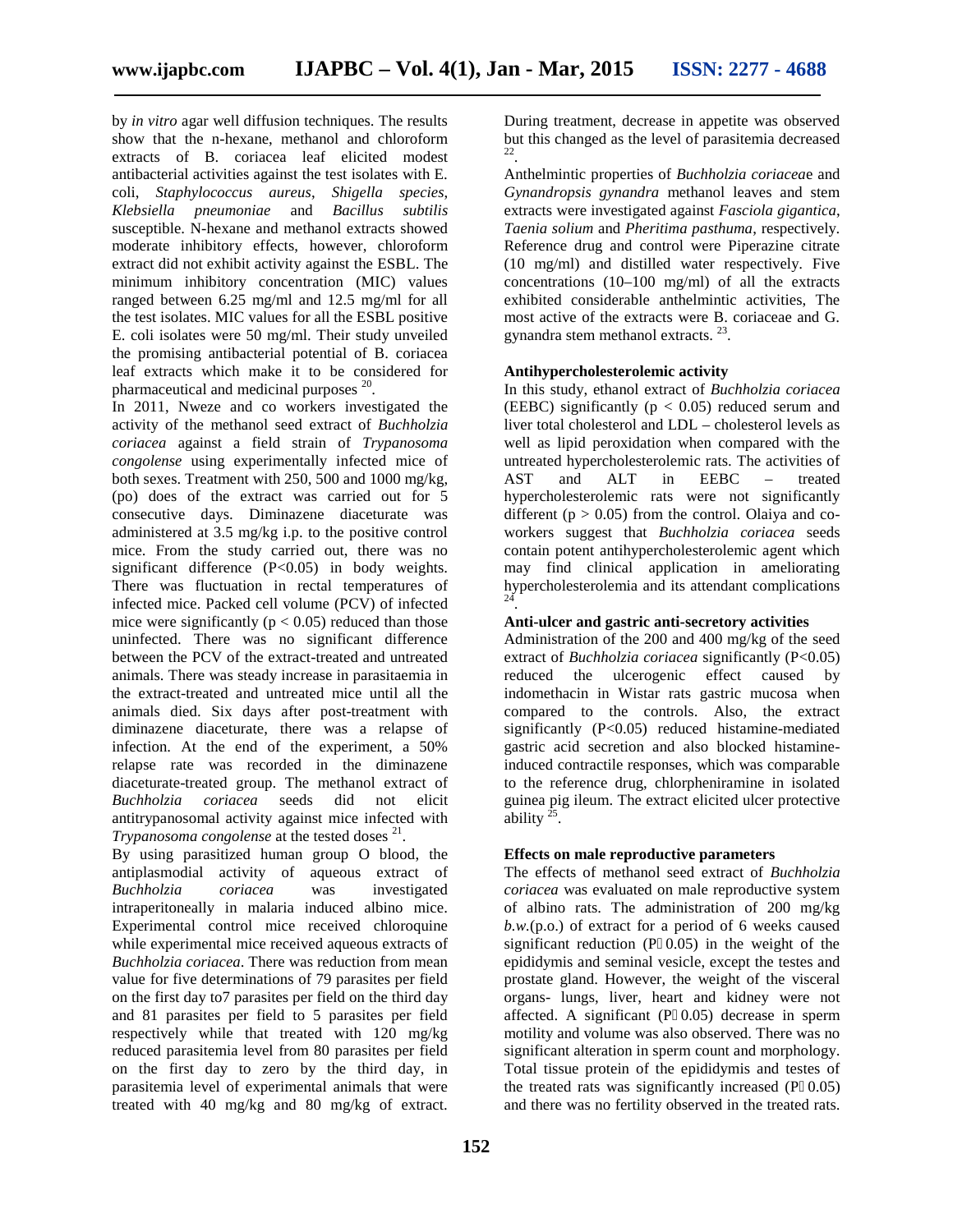Histological results revealed that the epididymal ducts were mostly empty (although the epithelial lining appeared normal). Fewer spermatozoa and late stage spermatids with normal testicular epithelium were observed in the testes. Obembe and co-workers therefore suggested that the extract of *Buchholzia coriacea* may have anti-infertility effect <sup>26</sup>.

#### **Other studies**

Phytochemical, antispasmodic and antidiarrhoeal properties of the methanol extract of the leaves of *Buchholzia coriacea* had also been reported <sup>13</sup>. Also, the phytochemical and mineral quality of dried seeds of *Buchholzia coriacea* was also carried out by Ibrahim and Fagbohum in 2013 Proximate analysis showed that the seeds of *Buchholzia coriacea* contained moisture (1.30%), crude fat (2.30%), crude protein (13.34%), Ash content (6.6%), crude fibre (2.19%), carbohydrate (75.43%). The mineral analysis contained sodium (1.22 ppm), potassium (1.34 ppm), phosphorous (0.22mg/g), calcium (0.19%), magnesium (1.62%), zinc (0.18%) iron (1.11 %), and manganese (0.46%). The phytochemicals detected were alkaloids (3.16 and 3.32%), glycoside (2.16 and 2.46%), saponin (2.10 and 2.23%), steroids (0.14 and 0.16%), tannin (6.46 and 6.73%), flavonoids (0.68 and 0.79%), terpenes (0.22 and 0.1 6%), reducing sugars (1.14 and 1.71%) and phenol (1.83 and 1.26%) for ethanol and methanol extract  $27$ .

Phytochemical analysis and antipyretic properties of the methanol extract of the leaves of *Buchholzia coriacea* was also investigated. Phytochemical evaluation of the leaves of *Buchholzia coriacea* revealed the presence of tannins, flavonoids, alkaloids, glycosides, and saponins. *Buchholzia coriacea* leaf extract (50 mg/kg, p.o.) significantly  $(p<0.01)$  relieved pyrexia which was comparable to that of Aspirin (100 mg/kg). The result of the  $LD_{50}$  of the extract showed that the extract is well tolerated at a dose of 5000 mg/kg  $^{28}$ .

#### **Comparative Evaluation of Phytoconstituents, Antibacterial Activities and Proximate Contents of Fresh, Oven Dried Uncooked and Cooked Samples of** *Buchholzia coriacea* **seed and their Effects on Hepatocellular Integrity.**

Results obtained from phytochemical screening revealed the presence of flavonoids, saponins, oxalates, tannins, phytates, cyanogenic glycosides and alkaloids. Results of the proximate contents showed that the shelf-life of the studied seed samples decreased from oven dried uncooked seed sample, fresh seed sample, to cooked sample. Hepatocellular integrity results showed a significant (P<0.05) change in the aspertate aminotransferase (AST), alanine aminotransferase (ALT) and alkaline phosphatase (ALP) of rats placed on compounded feed of fresh B. coriacea seed and oven dried uncooked seed when compared to the control group. From the observations of this study, the antibacterial potency of the studied seed especially when fresh or in an uncooked form cannot be disputed, however the rate at which any of these forms compromise hepatocellular integrity should be considered  $15$ .

#### **Phytochemical and antibacterial screening of crude extracts from leaves of** *Buchholzia coriacea* **(wonderful kola).**

In this study, phytochemical analysis revealed the presence of phlobatannins, carbohydrates, proteins, tannins, saponins, alkaloids and flavonoids in wonderful kola leaf. The ethanol extract (10-14 mm) and methanol extracts (13-15 mm) elicited varying zones of inhibition against the S. aureus strains. MICs of both extracts were recorded at 50 mg/ml and 100 mg/ml for some strains of the S. aureus. Ejikeugwu and co-workers suggested further highthroughput technologies to characterize the main bioactive constituents of the wonderful kola plant extracts so that they can be compounded into drug formulations for the treatment of some bacterial related infections<sup>29</sup>.

#### **Phytochemical Analysis and Antifungal Activities of** *Gynandropsis gynandra* **(Spider flower) and** *Buchholzia coriacea* **(Musk tree) (Fam: Capparidaceae) on Some Common Fungal Isolates.**

These two plants were screened for the presence of their active constituents. The leaves and the stem screened separately. Aspergillus niger, *Penicillum sp*., *Candida albicans*, *Fusarium oxysporium* and *Aspergillus flavus* were used to test the antifungal activities of the leaves and stem. The activity of the extract at 200 mg/100 ml  $(0.02 \text{ g}/10)$ ml) was compared with methanol as the control and Tioconazole as reference standard. According to Ogunmefun and Ajaiyeoba (2013), the result of the antifungal assay of the plant extracts give explanation for their use in traditional medicine <sup>30</sup> .

#### **Conclusion and future relevance**

This present evaluation had unveiled the traditional usefulness and clinical potentials of *Buchholzia coriacea*, a medicinal plant commonly used in different parts of the world.

However, yet to be scientifically validated ethno medicinal claims of this wonderful plant relating to; anti-inflammatory, antihypertensive, antiashmatic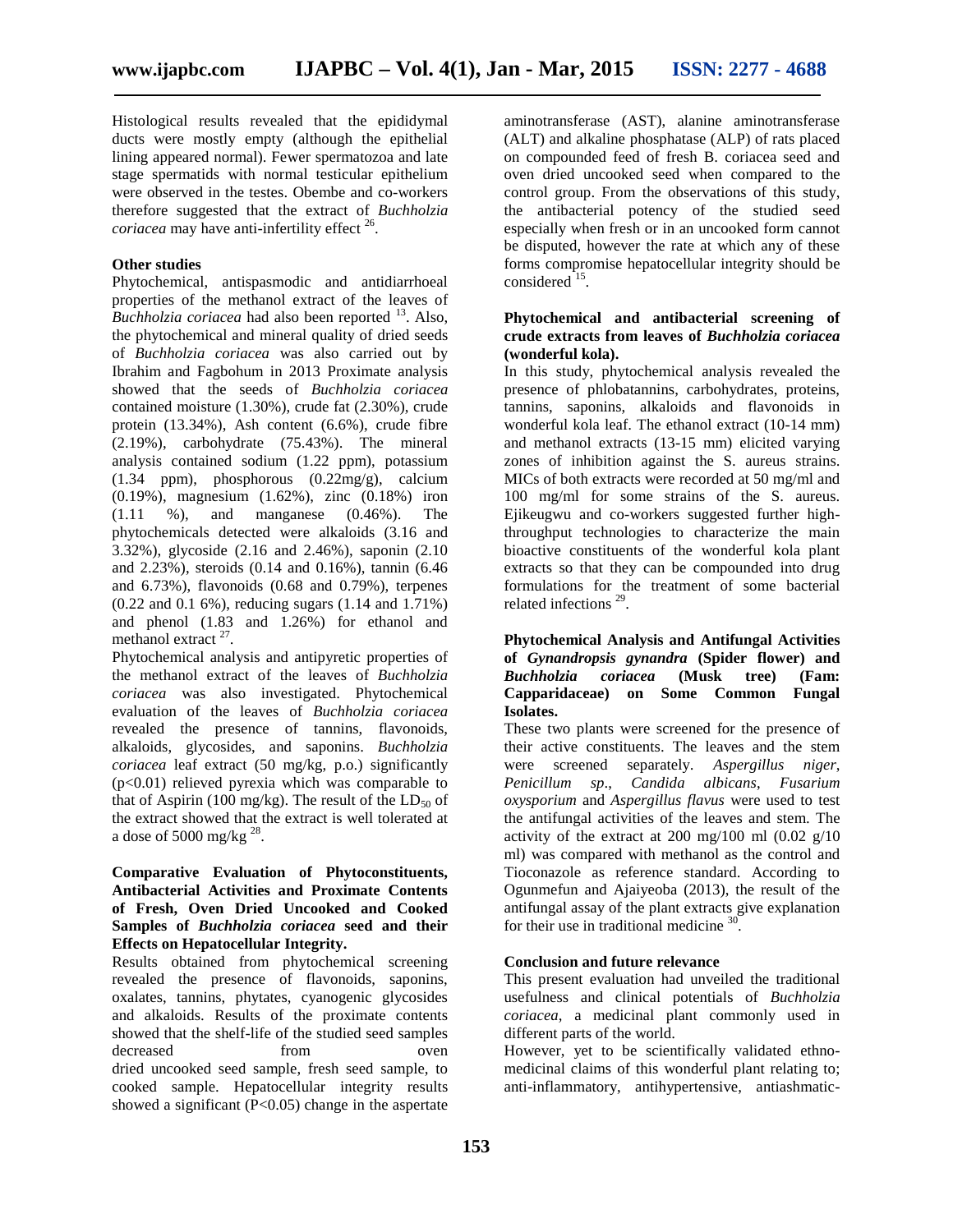antitusive, aphrodisiac, among others is therefore recommended for further studies.

From this review, the attention of the general public is hereby drawn to the use of natural product in the management of diseases as well as the development of plant products into standardized, quality-controlled phyto-pharmaceuticals as well as the characterization of its bioactive component, which can be used in the development of more reliable and safer drugs.

#### **REFERENCES**

- 1. Rickert K, Martinez RR, Martinez TT. Pharmacist knowledge of common herbal preparations. Proceedings of the Western Pharmacology Society's; 1999; 42:1-2.
- 2. Sofowora EA. Medicinal Plants and Traditional Medicine in Africa. 4th edition, John Wiley and sons Ltd, Chichester pp. 1984; 96-1 05.
- 3. Nazeruddin GM, Shirish SP, Samir SS. Pharmacological review of *Tridax procumbens* L. Der Pharmacia Sinica*.* 2011, *2* (4): 172-175.
- 4. Erhirhie EO, Ekene NE. Medicinal Values on *Citrullus lanatus* (Watermelon). Pharmacological Review. International Journal of Research in Pharmaceutical and Biomedical Sciences. 2013; *4* (4). 1305-1312.
- 5. Erhirhie EO, Moke GE. *Xylopia aethiopica*: A review of its ethnomedicinal, Chemical and Pharmacological properties. American Journal of Pharm Tech research*.* 2014; *4* (6).pg 22-37.
- 6. Prabhu KS, Lobo R, Shirwaikar AA, Shirwaikar A. *Ocimum gratissimum*: A Review of its Chemical, Pharmacological and Ethnomedicinal Properties. The Open Complementary Medicine Journal. 2009; *1*, 1- 15.
- 7. Ezekiel OO, Onyeoziri NF. Preliminary studies on the antimicrobial properties of *Buchholzia coriacea* (wonderful kola). African Journal of Biotechnology. 2009; *8* (3), 472-474.
- 8. Mbata TI, Duru CM, Onwumelu HA. Antibacterial activity of crude seed extracts of *Buchholzia coriacea* E. on some pathogenic bacteria Journal of Developmental Biology and Tissue Engineering. 2009; *1* (1), 1 -5.
- 9. Akpanyung EO, Udoh, AP, Akpan EJ. Chemical composition of the edible leaves of *Pterocarpus mildbreadii.* Plant Foods for Human Nutrition. 1995; *43* (3): 209.
- 10. Culpeper NC. Complete Herbal: A Book of Remedies of Ancient Ills.The Word's Worth Reference Collection Library) Contemporary Publishing Company. 1995.
- **11.** Lemmens, RHMJ. *Buchholzia coriacea* Engl. In: Schmelzer, G.H. and Gurib-Fakim, A. (Editors). PROTA (Plant Resources of Tropical

Africa / Ressources végétales de l'Afrique tropicale), Wageningen, Netherlands. 2013. Accessed 3 febuary 2015**.**

- 12. Keay RWJ. Trees of Nigeria, Clarendon press, Oxford. 1989; pp. 42-44.
- 13. Anowi FC, Ike C, Ezeokafor E, Ebere C. The Phytochemical, Antispamodic and Antidiarrhoea properties of the methanol extract of the leaves of *Buchholzia coriacea family Capparaceae.* International Journal of Current Pharmaceutical Research*.* 2012; *4*, (3), 52-55.
- 14. Koudogbo B, Delaveau P, Adjanohoun E. Study of an African Cepparidaceae,*Buchholzia coriacea* Engler. Ann Pharm Fr*.* 1972; *30* (2): 93-98
- 15. Nwachukwu MI, Duru, MKC Amadi BA, and Nwachukwu IO. Comparative Evaluation of Phytoconstituents, Antibacterial Activities and Proximate Contents of Fresh, Oven Dried Uncooked and Cooked Samples of *Buchholzia coriacea* Seed and Their Effects on Hepatocellular Integrity. International Journal of Pharmaceutical Science Invention*.* 2014; *3* (6); 41-49.
- 16. Theophine CO, Peter AA, Chinenye LL, Adaobi CE, Collins AO. Anti-diabetic Effects of Methanol Extract of the Seeds of *Buchholzia coriacea* and its Synergistic Effects with Metformin. Asian Journal of Biomedical and Pharmaceutical Sciences. 2012; *2*(12), 32-36.
- 17. Chinaka ON, Okwoche JO, Florence CN, Nkeiruka E U. Effects of Methanol Extract of *Buchholzia coriacea* Fruit in Streptozotocininduced Diabetic Rats. Journal of Pharmacology and Toxicology*.* 2012; *7* (4), 181-191.
- 18. Adisa RA, Choudhary MI, Olorunsogo OO. Hypoglycemic activity of *Buchholzia coriacea* (Capparaceae) seeds in streptozotocin-induced diabetic rats and mice. Experimental Toxicology Pathology. 2011; *63*(7-8):619-25.
- 19. Ajaiyeoba EO Onocha PA and Olarenwaju OT. *In vitro* Anthelmintic Properties of *Buchholzia coriacea*e and *Gynandropsis gynandra* Extracts. Pharmaceutical Biology. 2001; *39* (3); 217-220.
- 20. Chika E, Ikegbunam M, Ugwu C, Araka O, Iroha I, Adikwu Ml, Esimone C*.* Evaluation of antibacterial activity of the leave extracts of *Buchholzia coriacea*. Asian Journal of Pharmaceutical and Biological Research. 2012; *2*(4): 204-208.
- 21. Nweze NE, Anene BM, Asuzu IU. Investigation of the antitrypanosomal activity of *Buchholzia coriacea* seed extract against a field strain of *Trypanosoma congolense*. African Journal of Traditional, Complementary, and Alternative Medicines*:* 2011*, 8 (5): 175-180.*